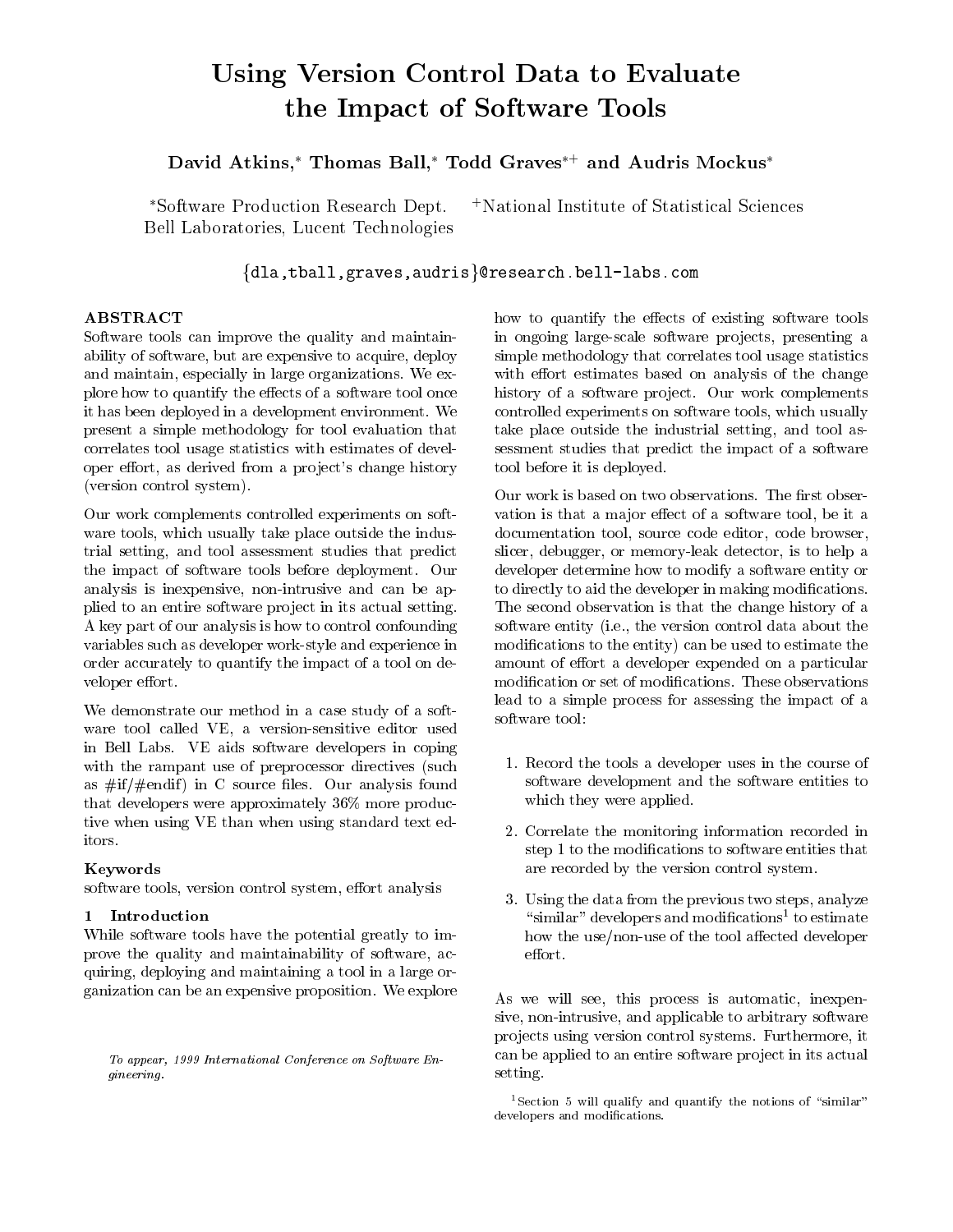We apply our process to a real-world example from Lucent Technologies. We present a case study of a soft ware tool that provides an elegant solution to the problem of rampant use of preprocessor directives (such as #if/#endif) in C source les. These directives typically are used to create many different variants, or versions, from a single source file. A developer editing such files must be careful to make changes to the appropriate version, so as not to interfere with other versions. [25] The solution to this problem is a version-sensitive editor (VE) that hides the preprocessing directives from a developer. VE allows a developer to edit a particular version of the source file (i.e., a view of the underlying ASCII file in which certain preprocessing directives have been "compiled" away). As the user edits this view of the source code, VE translates editing operations on the view back into the underlying source file.

Our hypothesis is that the VE tool reduces the effort needed to make changes involving pre-processor directives. We test this hypothesis via a quantitative analysis of developer effort based on the change history of a very large software product in which both VE and other text editors were used. For each change made to the soft ware, we were able to determine whether or not VE was used to make the change. By combining this information with the developer effort analysis, we found that developers who used VE were approximately 36% more productive than when using standard text editors (when changing files containing preprocessor directives).

Our case study points the way to a general methodology for evaluating software tools in the industrial software tools on the industrial software file with the current version. development environment, as outlined above. Through our case study, we illustrate a number of problems that must be solved to arrive at an accurate estimate of how software tools impact developer effort. Primarily, these are problems of how to control for key sources of variation such as:

- $\bullet$  Developer work-style and experience;
- Size of changes to software;
- $\bullet$  1ype of changes (new feature, bug fix, code cleanup, code inspection).

Our work is complementary to the analysis of tools in controlled settings and software tool assessment. Controlled experiments on tool use can yield valuable insights about the utility of a tool on small scale examples; our work seeks to address the ongoing impact of a tool in the industrial developer population at large. Software tool assessment compares various tools to one another and attempts to predict the impact of a tool on a project before deployment.

The paper is organized as follows. Section 2 provides

background on version control systems. Section 3 describes the version editor (VE) tool, how it addresses the problem of preprocessor directives, and how we were the problem of preprocessor directives, and how we were able to monitor the usage of VE over more than a decade of use in a large software pro ject. Section 4 summarizes our methodology and algorithm for analyzing version control data in order to estimate the effort necessary for developers to make changes. Section 5 presents the results of applying this algorithm to the version control data from a large software system in which VE and other text editors were used. Section 6 describes a general framework for repeating this experiment in other settings. Section 7 discusses related work.

#### 2 Background

The case study here revolves around a commercially successful multi-million line software product (a large telephone switching system) developed over two decades by more than 5,000 developers.

The extended change management system (ECMS) [16], layered on top of the source code control system (SCCS) [22], was used to manage the source code.

We present a simplified description of the data collected by SCCS and ECMS that are relevant to our study. ECMS, like most version control systems, operates over a set of files containing the text lines of source code. An atomic change, or delta, to the program text consists of the lines that were deleted and those that were added in order to make the change. Deltas are usually computed by a file differencing algorithm (such as Unix diff), invoked by SCCS, which compares an older version of a

ECMS records the following attributes for each change: the file with which it is associated; the date and time the change was "checked in"; and the name and login of the developer who made it. Additionally, the SCCS database records each delta as a tuple including the actual source code that was changed (lines deleted and lines added), login of the developer, MR number (see below), and the date and time of change.

In order to make a change to a software system, a developer may have to modify many files. ECMS groups atomic changes to the source code recorded by SCCS (over potentially many files) into logical changes referred to as Maintenance Requests (MRs). There is one developer per MR. An MR may have an English abstract associated with it that the developer provides, describing the purpose of the change. The open time of the MR is recorded in ECMS. We use time of the last delta of an MR as the MR close time. We use keyword spotting of the MR abstract to infer the purpose of a change [17]. Each MR is classied to be the result of new feature development (NEW), bug fixing (BUG), code restructuring/cleanup (CLEANUP), or code inspection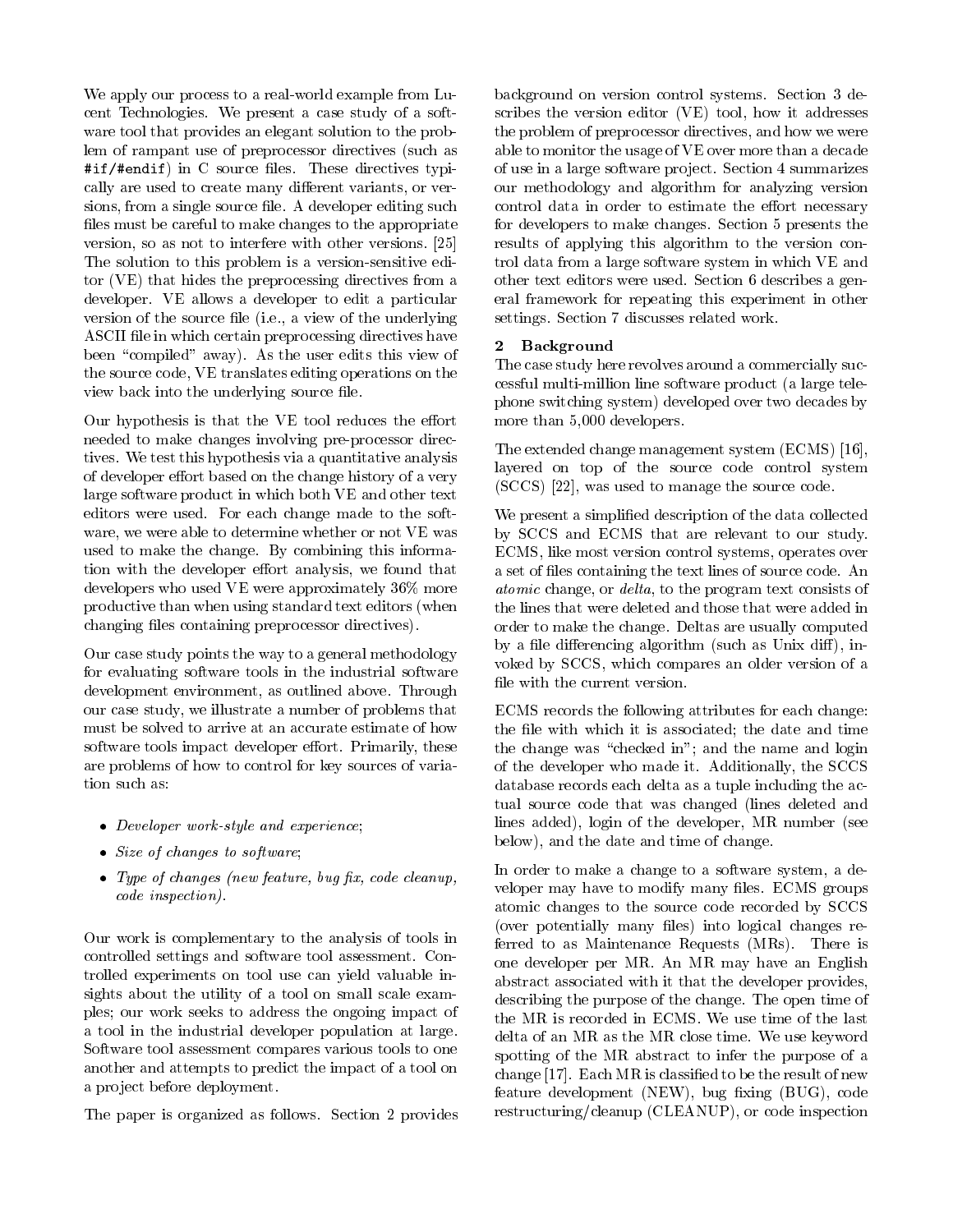fixes (INSPECT) based on the presence of appropriate words in the one line English text MR abstract recorded by ECMS.

#### 3 VE: A Version-sensitive Editor

The software product in our case study requires the concurrent development and maintenance of many sequential versions as well as two main variants for domestic and international configurations of the product. From a version management point of view, source code may be common to as many as two dozen distinct releases of the code. Some of these releases correspond to deployed products for which only maintenance changes are made, while others correspond to versions under active development.

The software releases form a version hierarchy with two main variants and chronological release sequences within each of these. Several constraints on the project management are reflected in the way source changes are made to preserve this hierarchy. First, it is imperative that the new development or maintenance changes made for one software release not impact the previous release in the sequence or any release in the other main variant. Second, it is important that as much commonality of code be preserved as possible: changes made in an earlier release should automatically appear in the later releases in that sequence. In the examples that follow, the two main variant lines are designated as `A' and `B', and the sequential releases within each main line are designated by ascending numbers, e.g., 1A, 2A, 1B, 2B, and so on. To achieve the second objective, most of the source files are shared among the releases, with release specific differences delineated as described in the following paragraphs.

The industrial source code management technology of the early 1980's did not have good support for branching. That is, there were no tools for maintaining source that was mostly common to many releases but contained some release specific changes, and no tools for automatically merging separate changes to a common code base. To address the multiple release requirements of the project under study, a specialized directive  $\#\text{ver-}$ sion was used to allow for release specific variations in the code, as shown in Figure 1. The  $#version$  construct permits a single source file to be extracted to produce a different version for each software release. We can think of this construct as a C preprocessor #if where only one Boolean symbol is used for control, the symbol may be negated, and the symbol comes from a restricted set that contains one symbol for each software release. Various tools are used to verify the consistent use of these constructs according to a release hierarchy maintained by the system. For example, the tools guarantee that a change checked in for  $5A$  will not affect the source extraction for 4A or earlier or any of the `B' releases. Tools

$$
\begin{array}{ll}\n\text{if } (\text{!PreCheckRoute}(\text{route})) \\
\text{return FAll;} \\
\text{#version (4A)} \\
\text{dest} = \text{GetDest}(\text{route}); \\
\text{ if } (\text{dest port} == 0) \{\\\quad \text{ return}(\text{RouteLocal}(\text{route})); \\
\}\n\end{array}
$$
\n
$$
\begin{array}{ll}\n\text{#endversion (4A)} \\
\text{DoRoute}(\text{route}); \\
\text{...}\n\end{array}
$$

```
if (!PreCheckRoute(route))
    return FAIL;
#version (4A)dest = GetDest(root);
#version (! 5A)
 if (dest.port == 0) {
#endversion (!5A)
#version (5A)
  if (dest.port == 0 || dest.module == 0) {
#endversion (5A)
    return(RouteLocal(route));
  \}#endversion (4A)
  DoRoute(route);
```


are also provided to perform the extraction of the source code for building each software release, again according to the version hierarchy. For example, extraction for release 4A implies that all version directives for 4A, 3A, 2A, and 1A are true and all other version directives are false.

When a developer introduces new code for a release, the new code must be bracketed by a #version construct for the specific release for which the change is targeted. When a developer changes existing code for a release, the existing code must be logically removed with a #version construct using the negation of the target release, and the change introduced with a  $\#$ version for the target release. Figure 1 shows how these constructs are used to change the expression in an if-then statement for Release 5A. The original if-then state-

As the example shows, even a one line change to the code requires the developer to add five lines to the file (four control lines and the changed code line). The de veloper must bracket the original line with the negated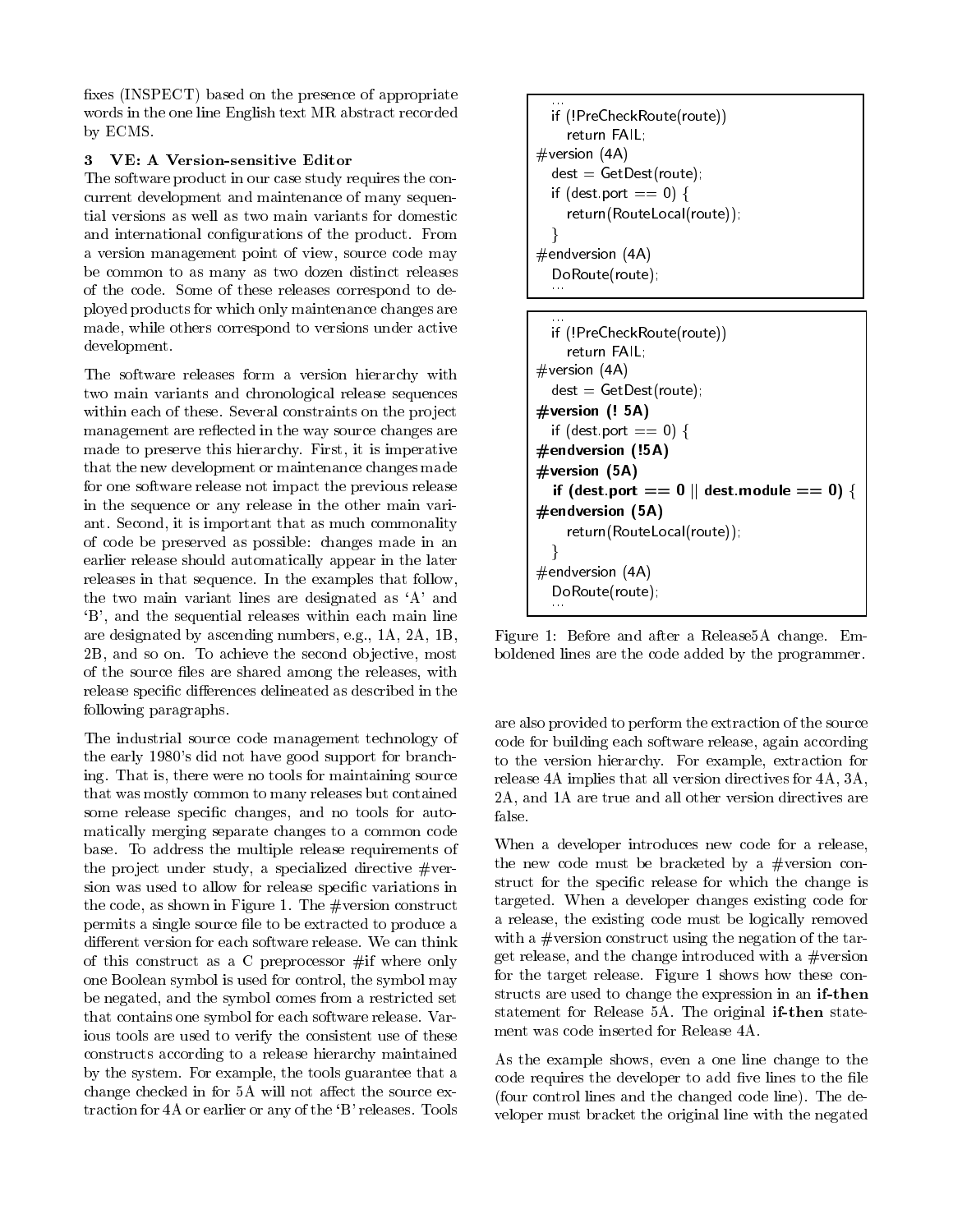



#version control to omit it for release 5A. Then the de veloper makes a copy of the line and brackets it within  $#version controls for release 5A. Finally, the change is$ made to the copied line. In addition to all these actions for just a logical one line code change, the version control lines also make the source file more difficult to read and understand. For the project being studied, several dozen distinct releases have accumulated; some core source files may contain  $#version$  directives for most of these releases. In worst case files, only  $10\%$  of the lines of the file are the extractable source code for a release, with 50% of the lines being  $\#$ version/ $\#$ endversion lines and the other 40% being source that extracts for other releases.

To make this situation more manageable for the developer, a version-sensitive editor (VE) was made available [7, 20, 2]. This tool allows the developer to edit in  $4$ a view that shows only the code that will be extracted for the release being changed. The tool also performs the automatic insertion of any necessary control lines. For example, the insertion of a new line for release 5A in an area that does not have any release 5A code will automatically produce the required #version around the line. Likewise, a change to a line will automatically produce the #version for the negation of 5A which will exclude the existing line for 5A, and insert the changed line with #version to include the change for 5A.

The developer's view is of normal editing in the extracted code; VE manages the changes to the  $\#$ version constructs according to the described constraints. Figure 2 shows the view presented by VE for the file from Figure 1. In VE, the developer only has to use standard editing commands to effect the change to the if-then statement, and VE inserts the required  $#version$  directives (behind the scenes). VE behaves like either vi or emacs, the two standard editors used by most of the developers in the project. In fact, the appearance to the developer is that of using the standard editor with the extended behavior of dealing with #version lines automatically.

For this study, a noteworthy aspect of VE is that it leaves a signature on all of the  $\#version/\#endversion$ control lines that it generates. This signature consists of trailing white space (a combination of space and tab characters) that uniquely distinguishes the control line from any control line generated for any other change.<sup>2</sup> This was done to avoid unwanted dependencies caused by SCCS's use of the Unix diff. Source files can contain many identical  $\#version/\#endversion$ , and this similarity can in some cases cause SCCS to store a change as if it affected  $#version$  lines that the developer did not touch. VE essentially mimics an observed manual practice done to avoid this type of dependency. However, VE produces the trailing white space on every  $\#\text{ver-}$ sion line it generates with an algorithm that uniquely identies the lines as produced by VE. Since the use of VE is optional in the project, this "feature" of VE allows us to distinguish when VE was used to make a change involving  $#version$  lines from when the change was made using an ordinary editor.

Figure 3 shows the history of VE usage in the considered project, which consists of approximately 600,000 MRs. The three lines show the percentage of MRs that were done with VE (V: MRs such that all deltas of the MR contained  $\#$  version lines with the VE signature), without VE (H: MRs such that some delta of the MR contained a  $\#$ version line without the VE signature), and without #version lines (N: MRs such that no delta in the MR contained a  $#version$  line). The usage of VE increased dramatically over time.

## Developer Effort Estimation

Since VE leaves a visible signature in the version history, all the necessary data are in place for measuring how helpful VE can be to developers. We hypothesize that when making changes involving #version lines, de velopers are more effective when using VE than when using standard text editors. In this section we describe a general methodology, introduced in [10], for measuring the influence of various factors on the effort required to make a change, using the change history of a version control system and periodic time sheet data. In Section 5, we apply this methodology to the problem of measuring the effect of the VE tool.

In principle, if measurements of effort for each change

<sup>2</sup> In fact, the trailing spaces and tabs encode the current delta number. As a result, even if developers copy VE-generated #ver sion lines using an ordinary text editor, we can determine that this was a hand change with high probability (because the delta number of the signature will most likely disagree with the current delta number of the underlying SCCS file).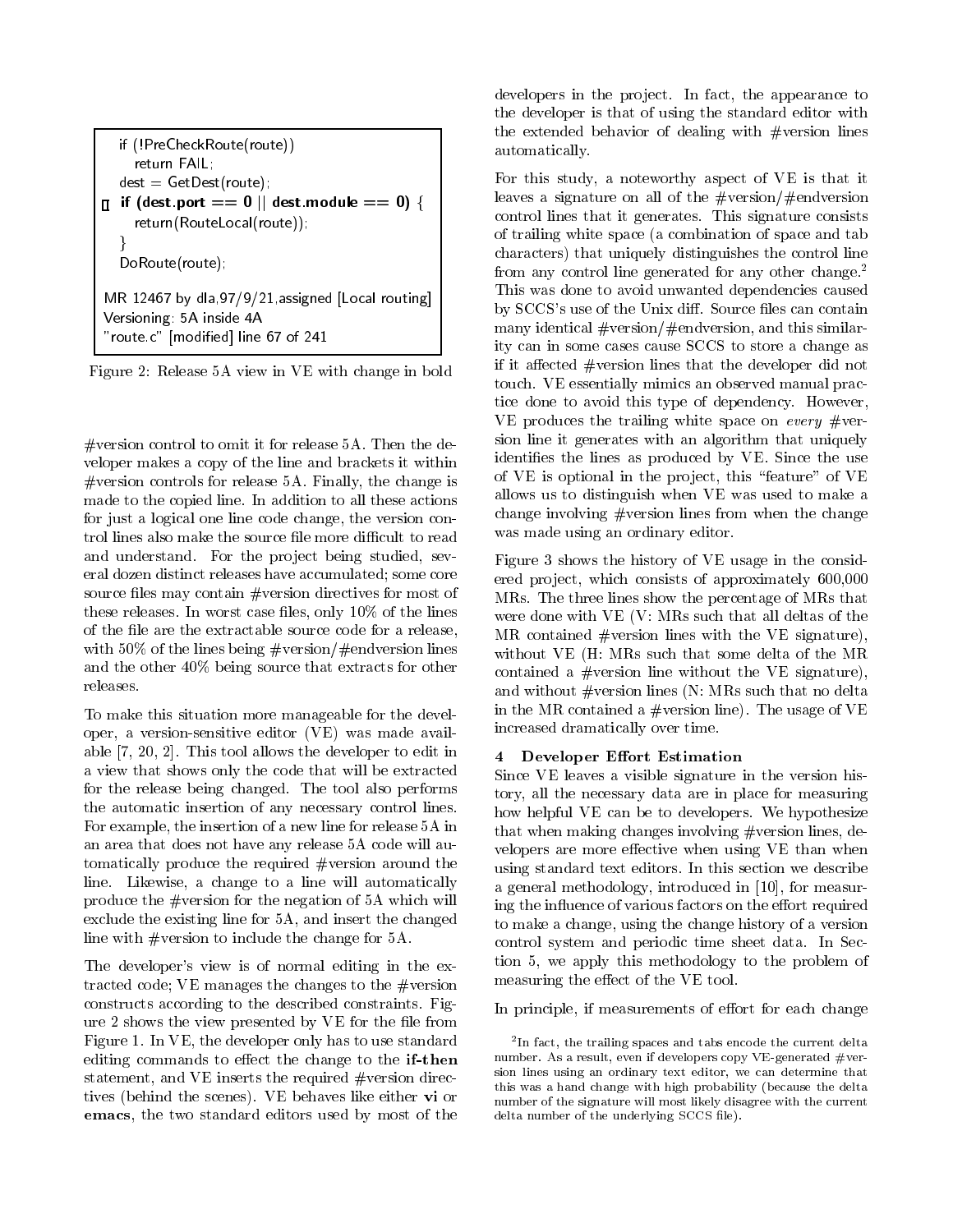

Figure 3: VE usage over time.

completed by developers were available to us, we could fit a regression model such as

$$
E(\text{effort}) = \alpha_{\text{DEV}} \times \beta_{\text{TYPE}} \times \text{Size}^{\gamma} \times \theta_{\text{TOOL}} \quad (1)
$$

in order to obtain estimates of the effects on effort of the following variables:

- $\bullet$  DEV: developer identity;
- $\bullet$  1 YPE: type of change, which ranges over the values NEW, BUG, CLEANUP, INSPECT;
- $\bullet$  Size: size of change, which is the number of deltas in an MR;
- $\bullet$  IOOL: use or non-use of VE, which ranges over the values VE, HAND, NONE (NONE means the change did not contain any #version lines).

For a discussion of which variables it is important to include in the model, see [11].

Unfortunately change management systems do not record measurements of developer effort, so our algorithm makes use of monthly time sheet data instead. Table 1 illustrates, for a single developer, the data we normally have available to us. Rows in the table correspond to changes completed by the developer, and columns to months, so that each cell in the table is the amount of effort the developer devoted to a particular change in a given month. Monthly time sheet data tell us the sums of the entries in each column: how much total effort a developer expended in a month. We also know which changes a developer worked on during each month, and a developer's total effort needs to be divided across these changes.

|                 | Jan | Feb | Mar | Apr | Total |
|-----------------|-----|-----|-----|-----|-------|
| Effort for MR A |     |     |     |     | າເ    |
| Effort for MR B |     |     |     |     | ??    |
| Effort for MR C |     |     |     |     | 22    |
| reported effort |     |     |     |     | 27    |

Table 1: Data available in effort estimation problem.

The row sums, if we knew them, would be effort measurements for each change, and we could use regression to relate these measurements to quantities such as the size of the change or whether the tool was used. The idea behind the algorithm is tobegin with a guess at the change efforts and alternately use regression models and the time sheet data to refine our initial guess. In the process we will refine our understanding of the factors that affect change effort through the changing coefficients in the regression models. To construct an initial guess, we divide up each known monthly effort equally across all changes open in that month, and then repeat the following four steps until convergence:

- 1. Compute row sums to obtain estimates of total MR efforts, for each developer.
- 2. Fit a regression model of imputed MR effort on the factors that predict MR effort. We prefer to use generalized linear models [15] of the form of Equation (1).
- 3. Rescale the rows in the imputed monthly MR effort table so that the new row sums are equal to the regression's fitted values. Do this for each developer.
- 4. For each developer, rescale the columns of the table so that the column sums are equal to the observed monthly efforts.

The algorithm has converged in every application we have tried, and in fact there appears to be an underlying descent algorithm; see [11]. Ten or fewer iterations are generally sufficient for establishing the regression coefficients to three significant figures. After convergence, we report the coefficients in the final regression model.

Since the regression model is necessary for improving our estimates of change effort, it is necessary to make sure that the model includes quantities which are known to be closely related to change effort. We have found that the models should include coefficients which depend on the developer, since variations in developer productivity are often quite large [3, 8]. The model should also include a measure of the size of a change, such as the number of lines changed or the number of atomic changes making up the change. Whether the change is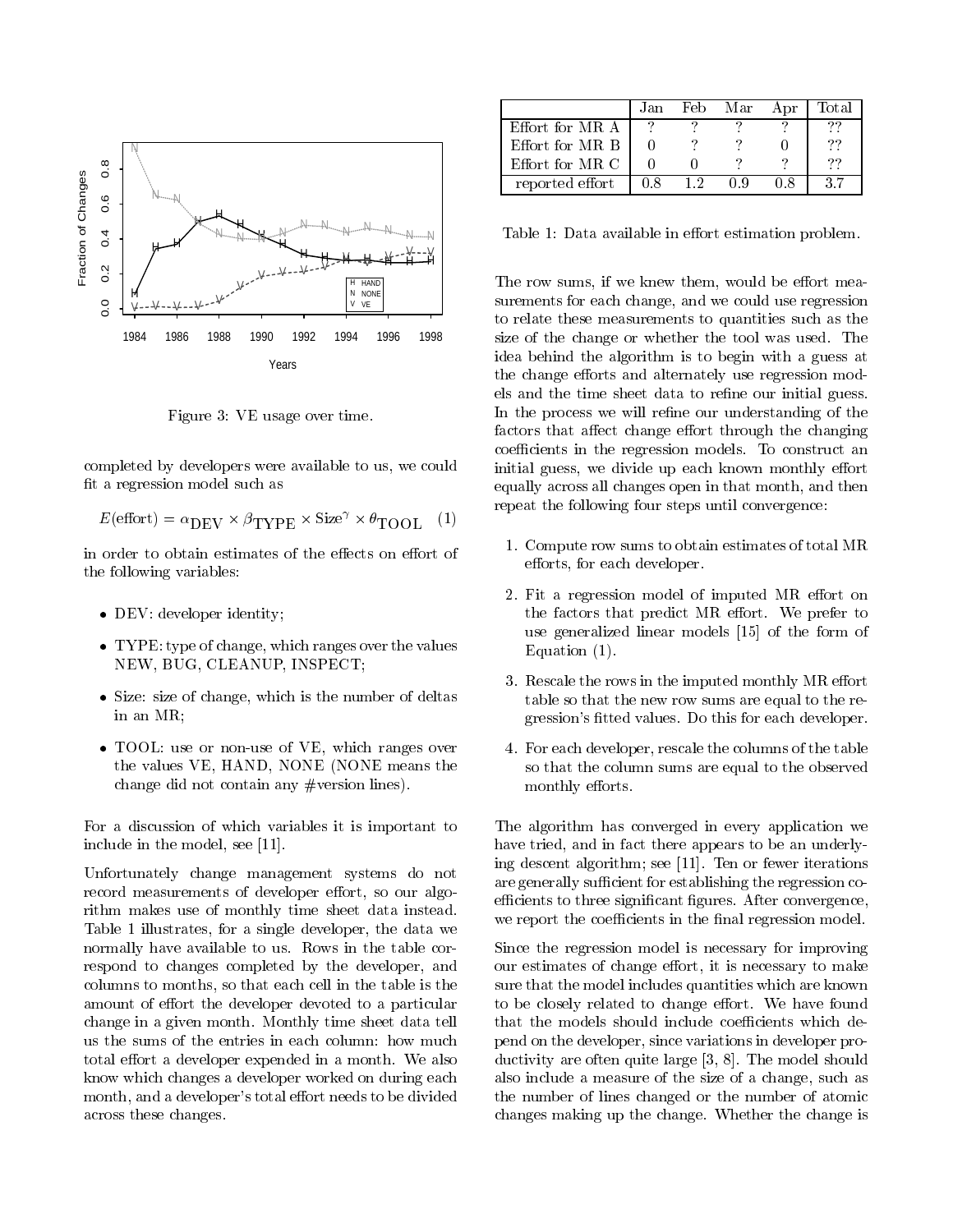a bug fix, new feature development, cleanup effort, or inspection rework, is also important.

We have found that because reported monthly efforts are similar across months, one can replace these data using the assumption that each developer contributes one unit of effort each month, without changing the results substantially.

An important component of the inference methodology is assessing how certain one can be about the values estimated for the coefficients in the final regression model. As discussed in [10], we use the "jackknife" method, which consists of removing one developer from the list we used, running the algorithm again, repeating once for each developer, and observing how much the coefficients change depending on which developer is omitted.

#### Effectiveness of the Version-Editor Tool  $\mathbf{5}$

This section tests our hypothesis that the VE tool reduces the effort needed to make changes involving  $\#ver$ sion lines. Our analysis proceeds in three steps:

- 1. Tag each delta and MR with VE signature information: mation; and in the contract of the contract of the contract of the contract of the contract of the contract of
- 2. Select a balanced set of developers;
- 3. Estimate the effect of the VE tool using the effort estimation algorithm of the previous section.

to ensure the validity of the results.

#### Extraction of VE signature for each delta

As described in Section 3, VE leaves a signature in SCCS files because of the trailing white space it inserts after the #version/#endversion lines. We wrote a program that processed all 27 gigabytes of SCCS records for the software project under consideration and identified three attributes for each delta:

- 1. number of #version lines;
- 2. number of #version lines with VE signature;
- 3. number of #version lines without VE signature.

This information was used to identify the deltas where the usage of VE was not likely to have impact (i.e., those deltas that contain no  $\#$ version/ $\#$ endversion lines), and where the usage should have an impact (presence of  $\#version/\#endversion lines$ .

As defined in Section 2, an MR typically consists of several deltas. It is possible that some of the deltas in one MR have a VE signature and others do not. This does not happen frequently: only 1.8% of the MRs had this property in the entire dataset of 600,000 MRs and in the

analyzed sample of 3,400 MRs (we selected this sample of MRs by choosing a subset of developers as described below. We marked such changes for analysis purposes as made by hand, since according to our null hypothesis (VE does not reduce developer effort for changes involving #version lines) such marking should not have any impact. If, however, VE reduces developer effort, then such marking would only make it more difficult for the VE effect to show up as statistically significant.

#### Developer selection

The variability in project size, developer capability and experience are the largest sources of variability in soft ware development (see, for example,  $[3, 8]$ ). The effects of tools and process are often smaller by an order of magnitude. To obtain the sharpest results on the effect of a given tool in the presence of developer variability, it is important to have observations of the same developer changing files both using the tool and performing the

We focused on developers who made substantial numbers of changes requiring modifications of  $\#$ version/#endversion lines, both with and without the VE tool. Also it is preferable to consider developers that had similar work profiles (i.e., made similar numbers of changes). Given the considerable size of the version history data available, both tasks were easy: we selected developers who made between 300 and 500 MRs in the six year period between 1990 and 1995 and had similar numbers (more than 40) of MRs done with and without

#### **Effort drivers**

We fitted the model (Equation  $(1)$  from Section 4), estimated standard errors using the jackknife method, and obtained the following results, as summarized in Ta $ble 2.$ 

The penalty for failing to use VE in the presence of #version lines is the ratio of  $\theta_{HAND}$  to  $\theta_{VE}$ , which indicates an increase of about  $36\%$  in the effort required to complete an MR. (This coefficient was statistically signicant at the 5% level). Restated, if a developer performs three changes to code involving #version lines in a given amount of time without VE, the same de veloper using VE could perform, on the average, four changes of the same size and type to the same code. At the same time, changes performed using VE were of the same difficulty (requiring a statistically insignificant  $7\%$ increase in effort) as changes with no  $\#$ version lines at all  $(\theta_{VE}$  versus  $\theta_{NONE}$ ).

We were successful in selecting similar developers: the ratio between the largest and smallest developer coefficients was 2.2, which would mean that the least efficient developer would require  $120\%$  additional effort to make a change compared to the most efficient developer, but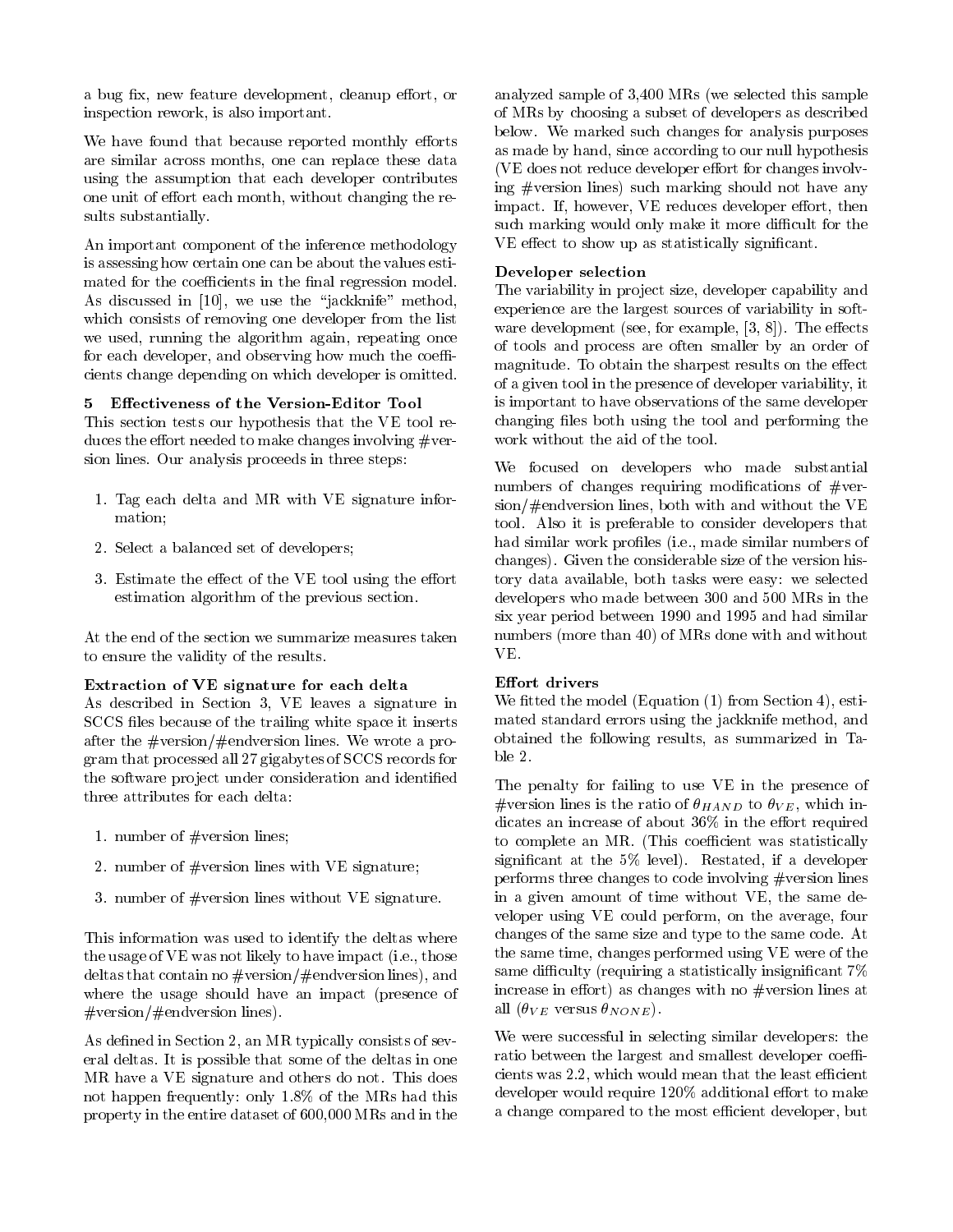| Factor    | Estimates                                                          | Significance            |  |
|-----------|--------------------------------------------------------------------|-------------------------|--|
| Developer | $\frac{\max_i \alpha_i}{\min_i \alpha_i} = 2.2$                    | Not significant         |  |
| Type      | $\frac{\beta_{BUG}}{2} = 1.26$<br>$\overline{\beta}_{N \, E \, W}$ | Significant, $p = 0.06$ |  |
|           | $\frac{\beta_{CLEANUP}}{\beta_{NEW}} < 1$                          | Not significant         |  |
|           | $\frac{\beta_{INSP}}{\alpha}$ < 1<br>$\beta_{N \, E \, W}$         | Not significant         |  |
| Size      | $\gamma = 0.19$                                                    | Not significant         |  |
| VE Use    | $\frac{\theta_{HAND}}{\theta_{VE}}=1.36$                           | Significant, $p = 0.05$ |  |
|           | $\frac{\theta_{VE}}{2}$ = 1.07<br>$\overline{\theta}_{NONE}$       | Not significant         |  |

Table 2: Results from model fitting.

the jackknife standard errors indicated that a difference of this size was not large enough to be distinguishable from random fluctuations (i.e. there was no statistically significant evidence that the developers differed). This fact indicates that we were successful in selecting "similar" developers for our sample.

The type of a change was a signicant predictor of the effort required to make it, as bug fixes were  $26\%$  more difficult than comparably sized additions of new functionality. Improving the structure of the code, the third primary reason for change (see, for example, [26]) was of comparable difficulty to adding new code, as was a fourth class of changes, implementing code inspection suggestions.

The variable  $\gamma$  in Equation (1) was estimated to be 0.19. That is, the size of a change did not have a particularly strong effect on the effort required to make it.

#### Validity of the results

To ensure that the estimated effects were valid, a number of steps were taken.

First, we took a conservative approach (under the null hypothesis) to mark all changes that contained deltas with the VE signature and without the VE signature as done by hand. To verify that this choice had no effect on the results, we repeated the analysis but randomly assigned each change one of the two conditions (see Table 3).

Second, we selected a balanced set of developers with similar change profiles to reduce inherent variability in developer performance. This was achieved by choosing developers who were actively changing the code in the considered six year period (1990 to 1995) and making similar numbers of changes (300 to 500) in that period.

Third, we made sure the tool effect would be identifiable from the sample given other key factors affecting

| Factor    | Estimates                                       | Significance                                              |
|-----------|-------------------------------------------------|-----------------------------------------------------------|
| Developer | $\frac{\max_i \alpha_i}{\min_i \alpha_i} = 2.2$ | Not significant                                           |
| Size      | $\gamma=0.15$                                   | Not significant                                           |
| VE Use    | $\frac{\theta_{HAND}}{\theta_{VE}}=1.36$        | Significant, $p = 0.1$                                    |
|           |                                                 | $\frac{\theta_{VE}}{N\Omega_{NE}}$ = 1.07 Not significant |

Table 3: Results for a model with no type factor and a random assignment of VE factor for MRs contataing delta done with and without the use of VE.

the change effort - size, type, and developer. In linear regression, this is referred to as checking for collinearity. Ignoring such relationships could lead to situations where the tool effect would be indistinguishable from other factors affecting change effort.

We first checked for interactions between the developer and VE usage. Such interaction occurs frequently (de velopers tend either to use VE or not to use VE). From the set of developers selected in the second step we chose only those that had similar numbers of changes with and without VE and performed at least 40 changes under each condition. This brought us to the final sample of 9 developers we used in the analysis.

The relationship between the tool usage and the size of a change was insignicant. However, the interaction with the type of change was strong. New code was more likely to be done without VE, while bug fixes were more likely to be done with VE. This interaction confounds the tool effect with a factor known to influence the difficulty of a change. However, the interaction works in favor of the null hypothesis - bug fixes require more effort and are more often done using VE.

To verify that the interaction is not affecting the results we fitted the model with no factor for the type of change. In addition, the MRs that contained both VE and HAND deltas were randomly marked as being done by hand or with VE. The results are in Table 3. The estimated VE coefficient did not change from the original model in Table 2, but the variance of the estimate increased because of the additional variability caused by not adjusting for the change type factor.

Fourth, we validated the model using the jackknife method. We compared the effect of VE for changes that have similar values of the primary cost drivers (de veloper, size of change, type of change). These drivers were found to affect the effort significantly in  $[10]$ . Using the jackknife, we measured the signicance of the effects given by the model. More details on validation, the model fitting and the algorithm are in  $[10]$ .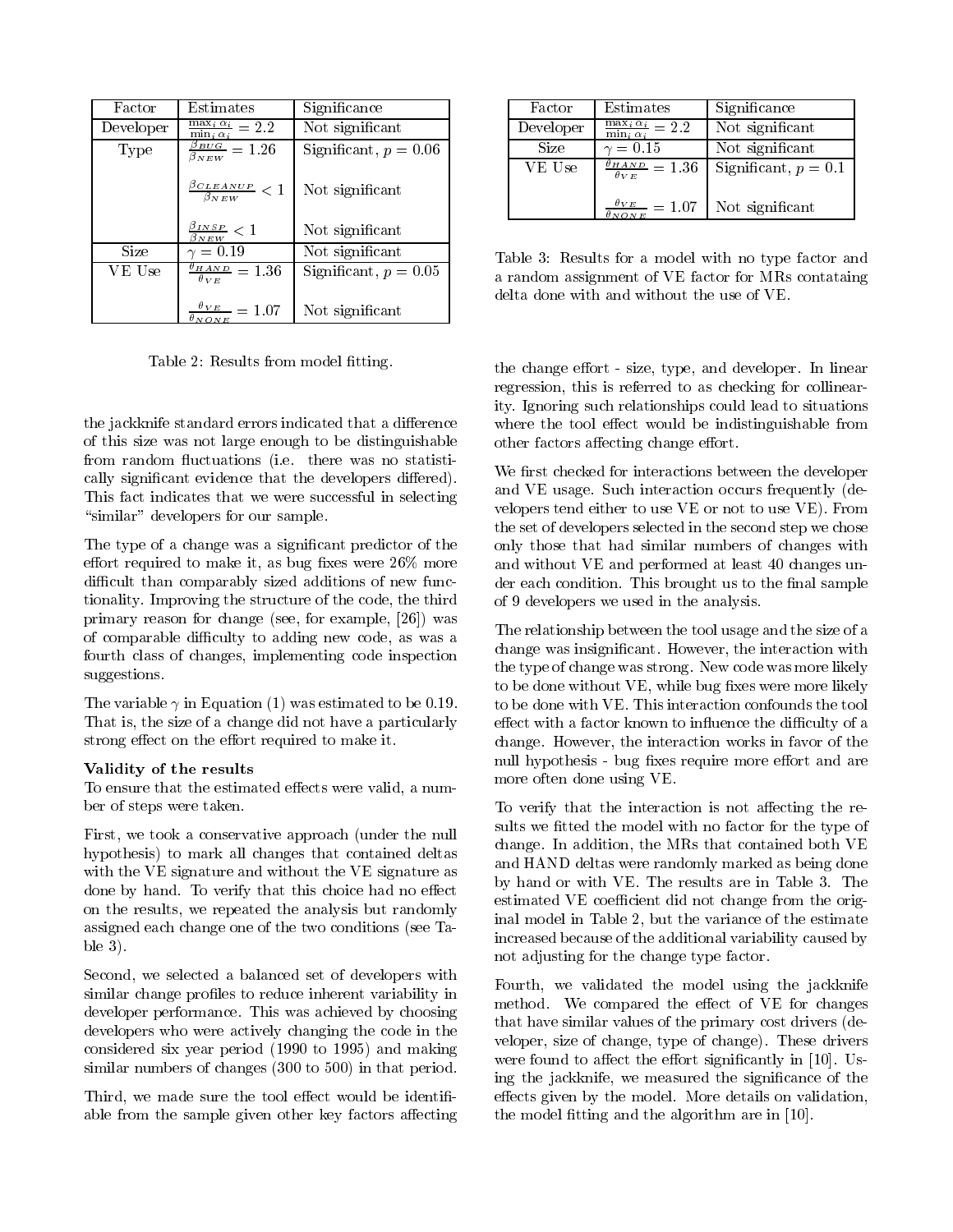Despite all these checks, the results warrant some caution. Although the selected developers performed similar numbers of changes with and without the tool, the pattern was not independent of time. Eight out of nine developers gradually moved towards exclusive usage of the tool, while one abandoned usage of the tool over the considered period. Because of this imbalance, the tool usage factor is confounded with time and other factors such as natural decay of the software architecture. Because of the nature of the observational study, other confounding factors might be present despite all the precautions.

#### 6 A General Framework for Evaluating Soft- 6 ware Tools

In this section, we consider how to generalize the process used in our case study to other software development environments and software tools.

In our case study, the effort analysis (Sections 4 and 5) made use of generic change data that are present in any modern version control system (as described in Section 2). Thus, the repeatability of our experiment in other settings relies primarily on the ability to correlate tool usage with change history. The particulars of the VE tool provided a very direct link between tool usage and changes, for two reasons:

- $\bullet$  VE is an editor and so is used directly to make  $A_c$ changes to the software;
- VE leaves a trace because of the trailing white space it inserts at the end of #version lines.

In general, we cannot expect to be so fortunate. Many software tools, such as debuggers, source code analyzers, profilers, etc., are not editors. They are used to examine and analyze software source but not to modify it. This is not terribly problematic, since software tools can be instrumented to record when they are applied to a software entity. Of greater importance, the VE trace is a direct causal link between the use of VE and the change history; we cannot expect to find such a direct link for all software tools. Instead, we must rely on temporal locality as a substitute for causality. That is, we must assume that a change made to software entity <sup>e</sup> at time  $t$  by developer  $d$  is (partially) aided by software tools that developer  $d$  applied to  $e$  (or entities related to  $e$ ) in some window of time before t. This assumption is quite reasonable for many software tools such as error detectors and debuggers, though it may not apply as well to general program comprehension tools which could be used far before a change is made.

This leads us to the following general process:

1. Via automated non-intrusive monitoring, record the tools a developer uses in the course of software development and the software entities to which they were applied.

- 2. Correlate the monitoring information recorded in step 1 to the modications to software entities that are recorded by the version control system, using temporal locality to link the application of a soft ware tool to entity e (and related entities) to modifications to e.
- 3. Use the effort analysis algorithm of Section 4 on the data from steps 1 and 2 to estimate how the use of the tool affected developer effort, code quality, interval, etc.

As described in Section 5, it is important to control confounding variables such as developer experience and type of change in the above process. In other environments, additional variables may come into play.

This approach could be used to evaluate new tools as well as existing tools. To assess the impact of a new tool (or an enhancement of an existing tool) the usage data have to be collected from the set of developers who use the tool before the large scale deployment. When the effects of the tool usage become apparent the tool may be recommended for the wide-scale deployment. The effects should be estimated by comparing the changes done by the developers before and after the introduction of a tool.

The approach should work well for organizations where developers work on a single project at a time until completion. In some organizations the code changes are recorded in the version control system only at the time of completion. In such cases the start of an MR should be recorded as the date of completion of the previous MR done by the same developer. In organizations where developers work on multiple projects simultaneously the approach might require more substantial modications.

## 7 Related Work

There is a substantial amount of work on evaluating software tools, which falls into three broad categories: controlled experiments on software tool use, software tool assessment, and case studies of software tool use. We also review related work on effort estimation in software projects.

#### Controlled Experiments on Software Tool Use

Controlled experiments on software tools typically use two groups to evaluate a tool on a given task: a study group that uses the tool and a control group that does not use the tool. Such experiments have been done on program slicing tools [14], algorithm animation tools [13], and structured editors [19], to name but a few. The study of Ormerod [19] is interesting because of the detailed level of tool instrumentation: a log of all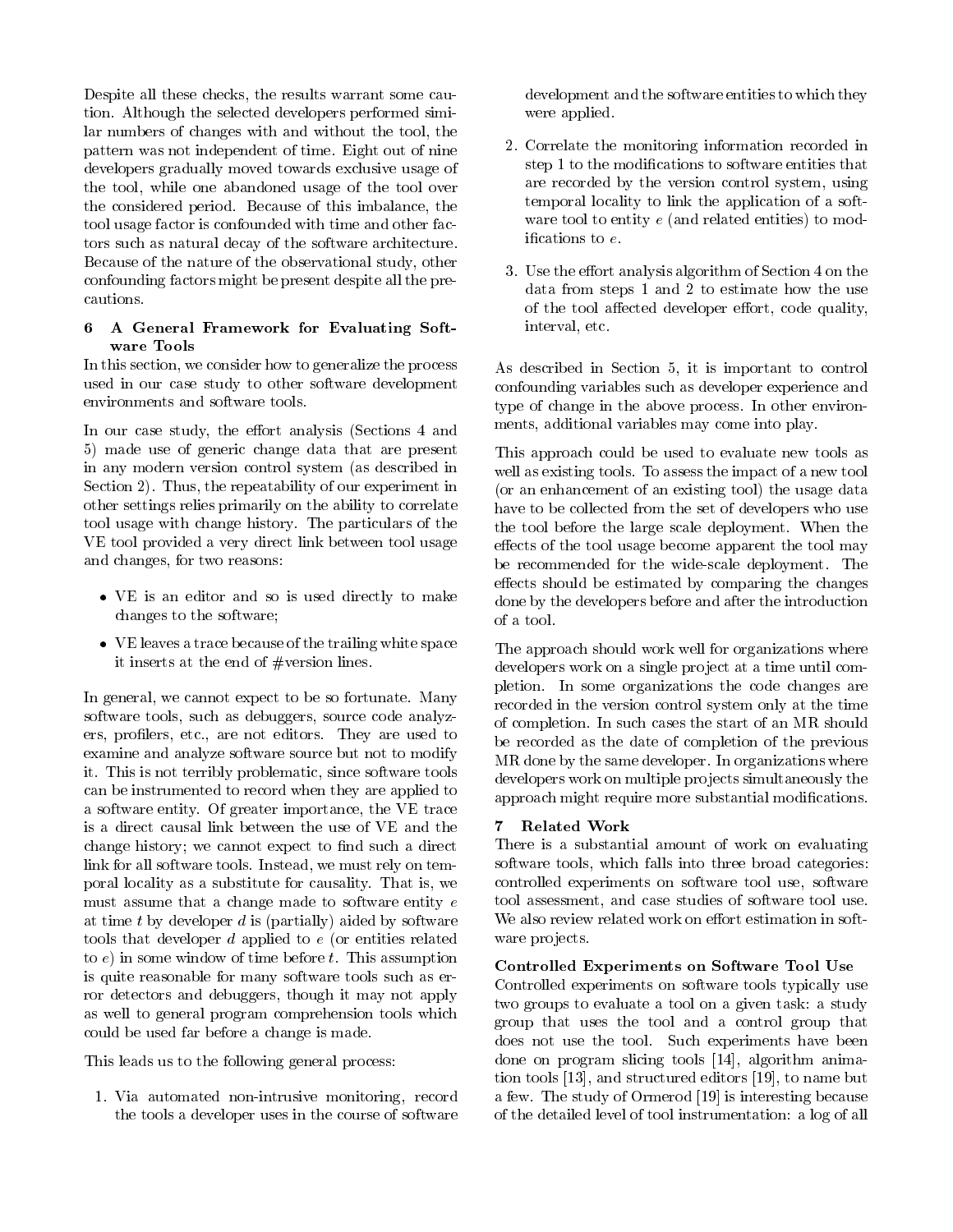keystrokes entered into the structured editor for Prolog was recorded and used to identify edits, edit times, and errors made. There is a huge body of work in the Human Computer Interaction community that deals with the related issue of user interface design and evaluation. Many such studies evaluate analyze how different user interfaces affect task performance [9, 24].

Of course, our study is not a controlled experiment, although we did attempt to control for developer variability (see Section 5). Our work is a mix of a case study and a quasi-experiment. We have analyzed historical project data (tool usage analysis, time sheet data, and version control data), controlling for confounding variables, and have defined a general framework so that others can use our approach in different settings.

#### Software Tool Assessment

Software tool assessment is an industry of substantial size. As summarized by Poston and Sexton [21], the software tool assessment process consists of the following basic steps:

- 1. identifying and quantifying user needs;
- 2. establishing tool-selection criteria;
- 3. finding available tools;
- 4. selecting tools and estimating the return on investment: ments are a series of the control of the control of the control of the control of the control of the control of
- 5. acquiring a tool and customizing it to better fit the environment;
- 6. monitoring of tool usage to determine the impact of a tool.

Many tool assessment processes and standards (such as IEEE Standard 1175) focus on the use of forms to the ence, and size of the reature). Projection is the included as factors in our model. gather data to guide the first five steps of the above process [18, 21]. These include forms for needs analysis, tool-selection criteria, tool classication, and toolto-organization and tool-to-tool relationships. Our work complements such work by addressing the final point  $(6)$ above. We use a highly-automated technique combining tool usage information with change effort analysis to estimate the impact of a tool in an organization.

Brown and Wallnau [5] present a framework for evaluating software technology. They observe that:

Technology evaluations are generally ad-hoc, heavily reliant on the evaluation staff's skills and intuition.

Their framework is based on the idea of "technology deltas", by which they mean two things: how one tool differs from another, and how the differences between tools address specic needs. In our case study, the "delta" between VE and a standard text editor is the ability to manage certain pre-processor directives for the developer. developer. The contract of the contract of the contract of the contract of the contract of the contract of the

#### Case Studies

Kitchenham, Pickard and P
eeger present a framework and guidelines for performing case studies of software tools and methods [12]. They observe that:

A case study is usually preferable to a formal experiment if the effect of the change [the introduction of a new tool or change to a process] cannot be identied immediately. For example, if you want to know if a new design tool increases reliability, you may have to wait until delivery to assess the effect on failures.

It is exactly this scenario that our work addresses, as it makes use of historical data to identify the impact of a tool over some period of time. Exactly how long one needs to collect data in order to make such an assessment is an open question.

Bruckhaus et al [6] present a case study of how requirements-management tools affected the productivity of requirements planners, across several projects. Their goal was to find which projects would benefit from new tools. In this study, they measured productivity (after the fact) by the ratio of the number of features in a project to total effort expended in the project (number of minutes). They examined how the presence/absence of a tool, pro ject size and software process (simple or complex) affect productivity. Measuring at this macro level makes it difficult to separate the impact of the tool from other confounding variables (such as experience, and size of the feature). Project and process could

#### **Effort Estimation**

Previous work on developing models of effort (of which a recent example is [23]; see also its references) has dwelt on predicting the effort that will be required to complete a nascent project. The COCOMO model [4] and function points [1] are frequent contributors to these predictions. Our problem is substantially different as it works with smaller changes (MRs as opposed to projects). Also, we derive estimates of the effort that was required for changes that were part of already completed projects instead of concentrating on prediction.

#### Acknowledgments

This research was supported in part by grants SBR-9529926 and DMS-9208758 to the National Institute of **Statistical Sciences.**